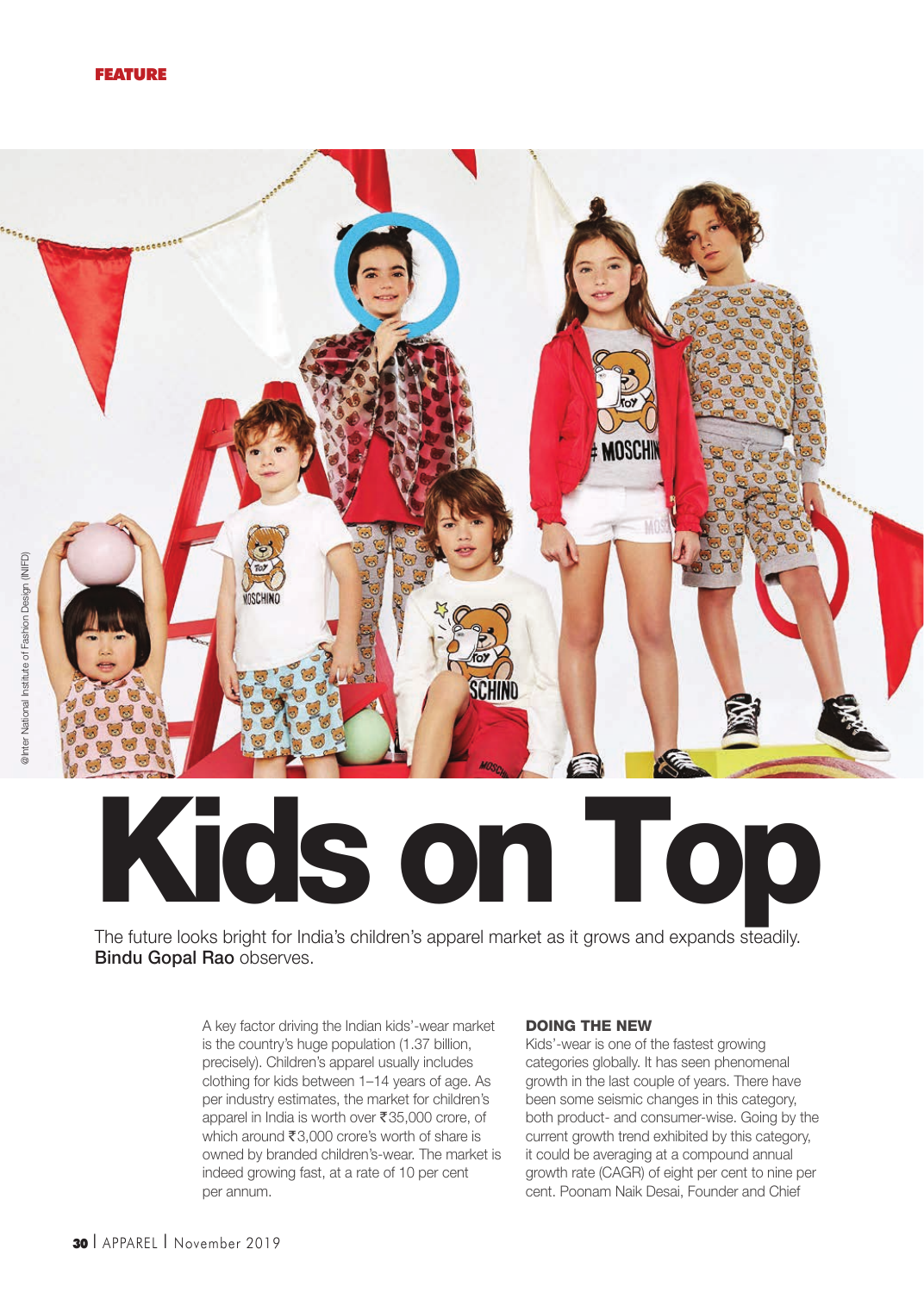Executive Officer (CEO), Peekaboo, says, "Newage parents are exhibiting considerable brand awareness and inclination towards high-quality apparel products for their kids. The rise of the upper middle-class in India has also given rise to the new globetrotting parents with the world's information on their fingertips. They are highly aware, well-informed, and willing to go the extra mile especially when it comes to their little ones' comfort." The market is, however, nascent and mostly unorganised and as per some primary research, it was estimated at ₹66,904 crore in 2017, making for 20 per cent of the total apparel market of the country. Reports also say that Indian kids'-wear is expected to grow at a CAGR of 8.1 per cent to reach  $\overline{\epsilon}$  145,445 crore by 2027.

## **CONTEMPORARY CUES**

There was a time when parents used to shop from local markets for reasonable prices. But now, due to increasing salaries, parents prefer to buy branded clothes for their kids. They are also taking to online shopping for kids'-wear. Shamika Pradhan, Head of Fashion Department, Inter National Institute of Fashion Designing (INIFD), Deccan, Pune, says, "Middle-classes and upper middle-classes prefer to buy branded clothes for their kids. Trends for 2019–2020 are custom baby clothes, and personalised bodysuits, rompers, threepiece sets, ruffled dresses and shararas for girls, and @pexaboo

# Most of the organised players in the kids'-wear market initially focused exclusively on Westernwear categories.

many more. Most of the organised players in the kids'-wear market initially focused exclusively on Western-wear categories like denims, shirts, T-shirts, and the likes, but not anymore." Brands and organised players have now started foraying into children's ethnic-wear categories, offering ethnically styled products for kids. The 'mini me' trend, too, continues to be popular. Steven Jhangiani, Founder, Kurtees, says,"We see children's-wear, from a styling perspective, to be reflective of the quality available to adults. At Kurtees, our newly launched boys' line is an exact replica of the men's line. The styling and materials

used are exactly the same. Parents, today, are looking at quality, comfort, and style for any purchase that they make. The costs need to be reasonable as well. Utility and re-usability of the garment are also important deciding factors. We have a collection of Indian garments that are made from a range of versatile materials, enabling these





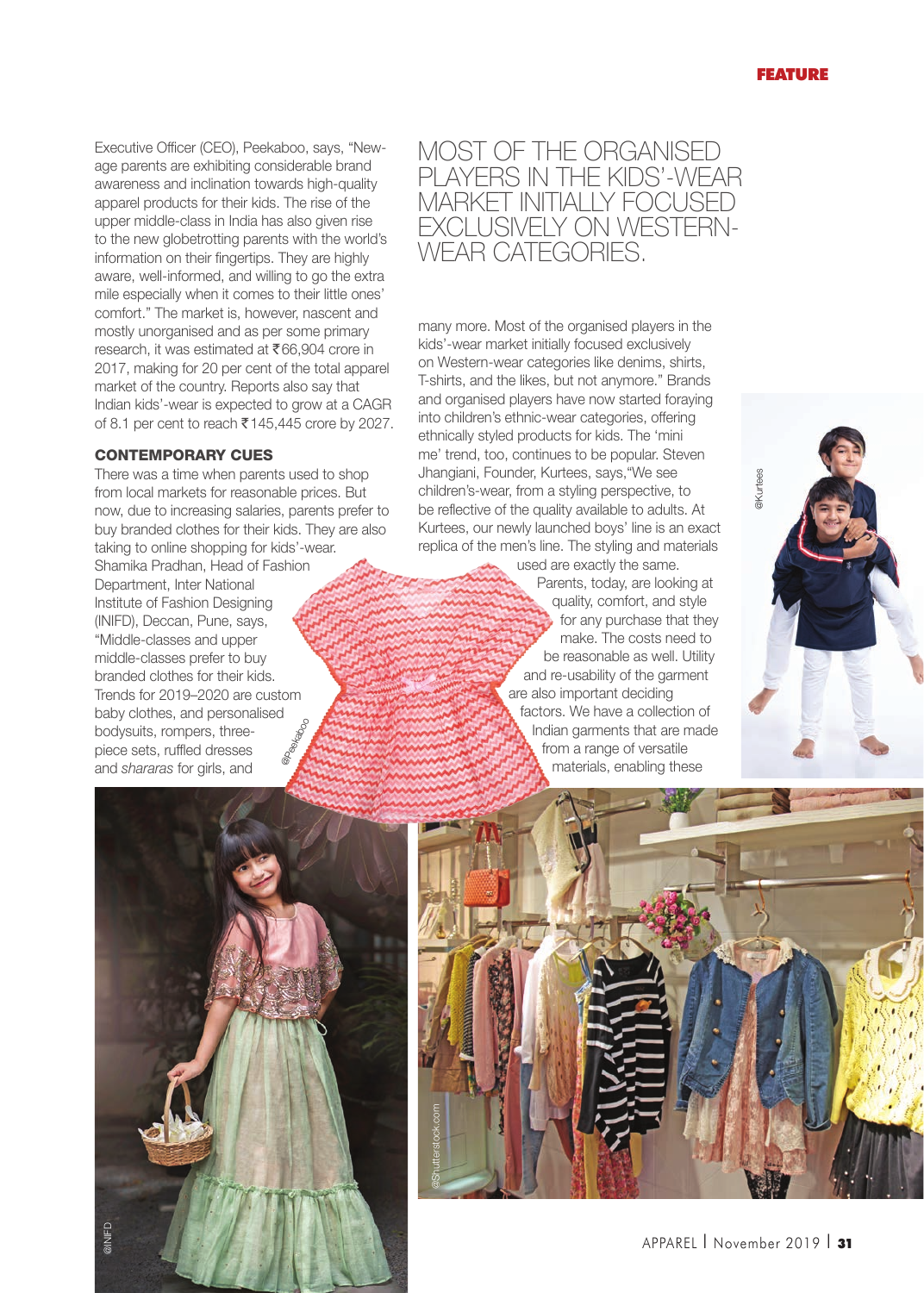#### FEATURE



# today's kids are more informed and conscious about their clothing choices as they are aware of trends.

garments to be worn over and over again, which is reassuring to prudent parents."

#### Change-Makers

The increasing preference for branded apparel has attracted consumers through fabulous visual merchandising, promotional strategies, and focused advertising. "This shift is taking place on account of changes such as a rise in the disposable income of parents and the increasing influence of Western culture. We are also influenced by mass media and peer pressure; however, today's kids are more informed and conscious about their clothing choices as they are aware of trends," says Pradhan. Elodie Le Derf, Head Designer and Founder, Born, says, "Organic and sustainable fashion is the way forward. It is no longer a trend but the future.

All over the world, fashion is now moving towards a more sustainable approach, reducing waste, being more ethical, and respecting the environment. There is a rise in brands developing organic cotton lines. Back in the day, India was a country that was sensitive to sustainability (think recycling practices, avoiding plastic, consuming less, using only natural dyes, owning a huge handcraft segment with block prints and hand- embroideries, just to name a few) and is now slowly going back to its roots. With 80 per cent of our collection made with organic cotton and soon, a range of small products made out of discarded fabrics (in order to recycle them), Born is committed to supporting sustainable fashion in India and promote the incredible Indian handicrafts. Again, an evolution in colours is also being seen. It is going away from the usual bright primary pinks, reds, yellows, and blues, towards a more gender-neutral palette, wherein pinks don't necessarily have to be for girls and blue, for boys."

Mothers have also been increasingly hooked on to the twinning trend, wherein they clothe themselves and their kids in identical attire. Keeping this in mind, Born will also be launching an identical mom-and-kid collection.